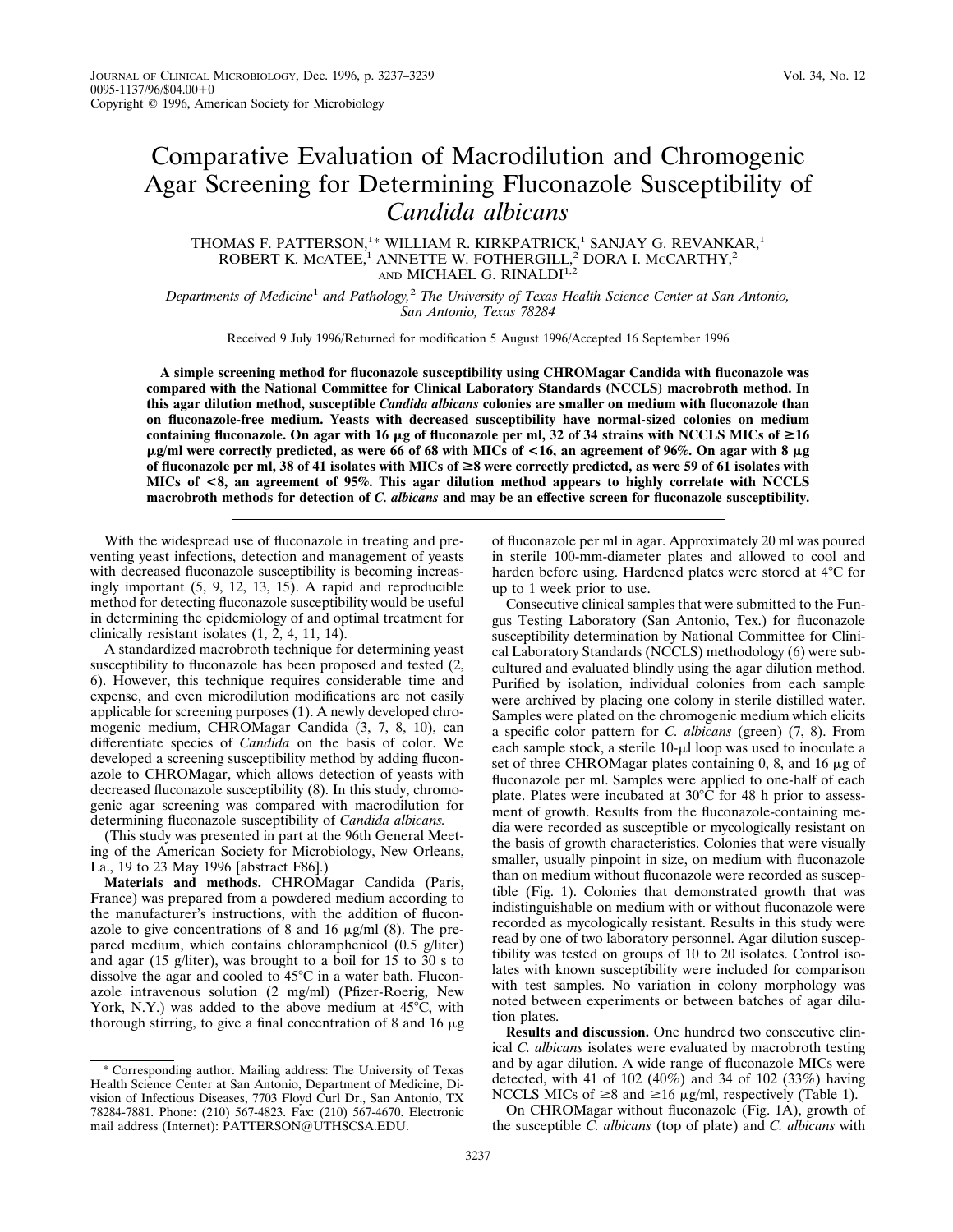

FIG. 1. (A) Susceptible *C. albicans* (top of plate) and *C. albicans* with decreased fluconazole susceptibility (bottom of plate) on CHROMagar Candida without fluconazole. (B) Susceptible *C. albicans* (top of plate) and *C. albicans* with decreased fluconazole susceptibility (bottom of plate) on CHROMagar Candida with 8 µg of fluconazole per ml.

decreased fluconazole susceptibility (bottom of plate) could not be distinguished. Fluconazole-impregnated medium allowed distinction of *C. albicans* susceptible to fluconazole (Fig. 1, tops of plates) from *C. albicans* with decreased susceptibility (Fig. 1, bottoms of plates). The fluconazole-containing medium suppressed the susceptible strain, seen as only pinpoint

TABLE 1. Distribution of 48-h fluconazole macrobroth MICs of clinical *C. albicans* isolates tested by NCCLS macrobroth method

| No. of<br>isolates<br>tested | No. of isolates with indicated MIC $(\mu g/ml)$ by NCCLS<br>macrobroth |     |   |               |  |  |    |    |           |  |
|------------------------------|------------------------------------------------------------------------|-----|---|---------------|--|--|----|----|-----------|--|
|                              | $\leq 0.25$                                                            | 0.5 |   | $\mathcal{L}$ |  |  | 16 | 32 | $\geq 64$ |  |
| 102                          |                                                                        | 20  | h |               |  |  |    |    | 24        |  |